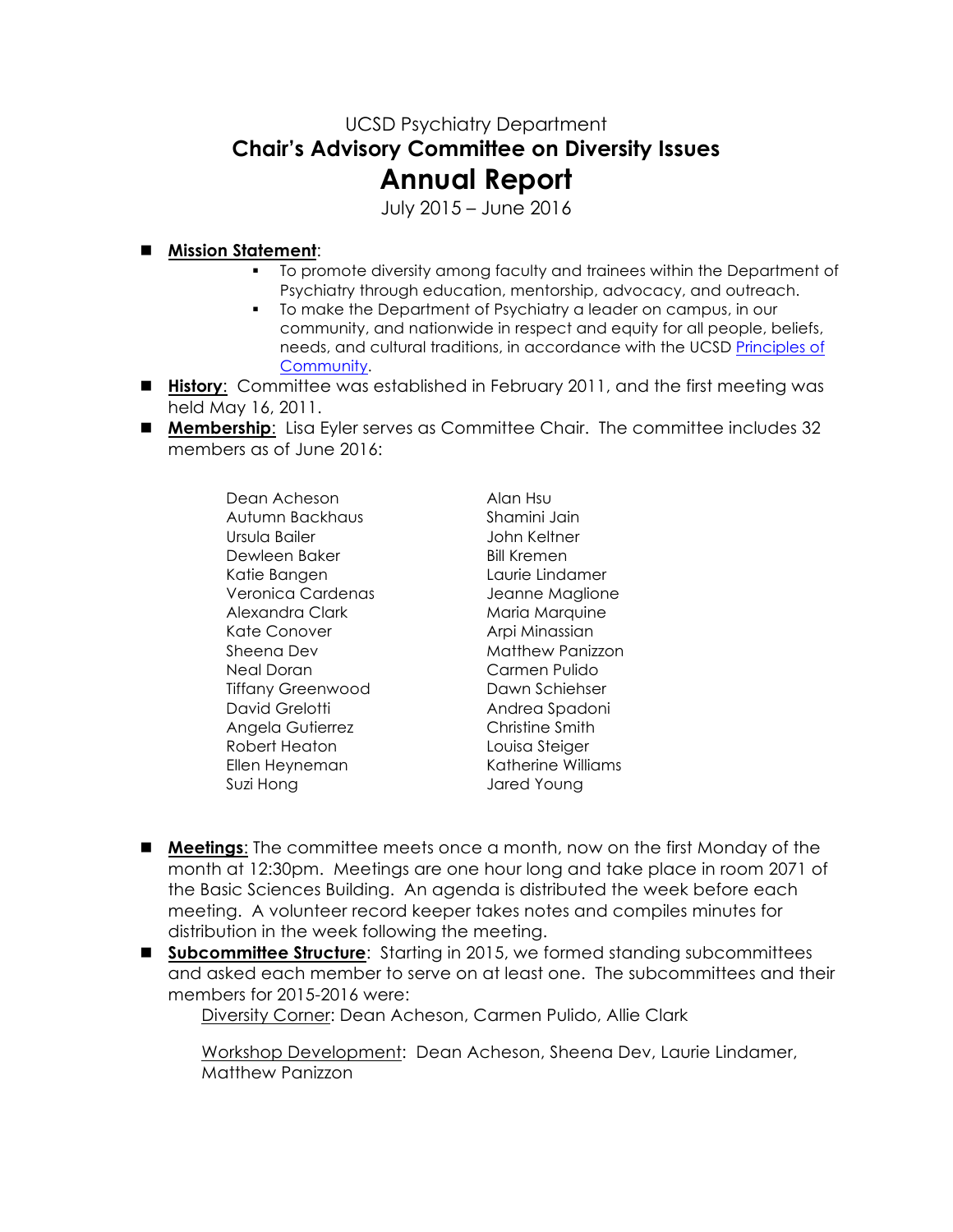Cultural Celebration: Ursula Bailer, Kate Conover, Tiffany Greenwood, Maria Marquine, Arpi Minassian, Jared Young, Shamini Jain

Champion of Diversity Award Selection: Ursula Bailer, Arpi Minassian, Matthew Panizzon, Katherine Williams, Neal Doran

Mentorship: Dewleen Baker, David Grelotti, Suzi Hong, Alan Hsu, Matthew Panizzon, Carmen Pulido, Dawn Schiehser, Veronica Cardenas

Gender Issues: Autumn Backhaus, Dewleen Baker, Kate Conover, Ellen Heyneman, Suzi Hong, Jeanne Maglione, Jared Young, Louisa Steiger

LGBTQ Issues: Kate Conover, Neal Doran, David Grelotti, Arpi Minassian, Christine Smith, Jared Young

Race / Ethnicity Issues: Sheena Dev, Alan Hsu, John Keltner, Maria Marquine

Climate Survey: Tiffany Greenwood, Matthew Panizzon, Neal Doran

Disability Issues: Dawn Schiehser, Laurie Lindamer, John Keltner

Clinical Service Diversity: David Grelotti, Andrea Spadoni, Katie Bangen

## n **Accomplishments in Past Year**:

- o **Diversity Corner**: A rotating feature was added to the Department website that highlights a current diversity issue or initiative. The first feature was about the Department's summer medical student program for underrepresented students and highlighted the Summer 2016 students and their conversations with a local mentor. The second feature was about the issue of bias and prejudice expressed by patients in the context of psychotherapy and included some case examples and discussion questions. Previous features are being archived on the webpage.
- o **Workshop Development**: Committee members presented a version of the Unconscious Bias Workshop at the American Association of Geriatric Psychiatry Annual Meeting in Washington, DC in 2016. Lisa Eyler also presented a talk about the creation of the workshop and its success at this meeting. Members of this workgroup partnered with the Women in Health Sciences group to develop a workshop on networking and elevator speeches.
- o **Cultural Celebration**: The Second Annual Psychiatry Department Cultural Celebration was held on Friday, October 23rd, 2015. Organized by the Psychiatry Department Chair's Advisory Committee on Diversity Issues and co-sponsored this year by the UCSD Office of Equity, Diversity and Inclusion, the event was a resounding success! Faculty, staff, and trainees sampled international dishes and libations and socialized while enjoying Greek guitar music. Activities included drawing the flag of your country of origin and a "Cultural BINGO" game that helped us discover unique aspects of each others' life experiences. Members of the Roots Dance Theater entertained us with a trio of international dances and then, with the help of Department Chair Igor Grant, got some party-goers to join them on the dance floor.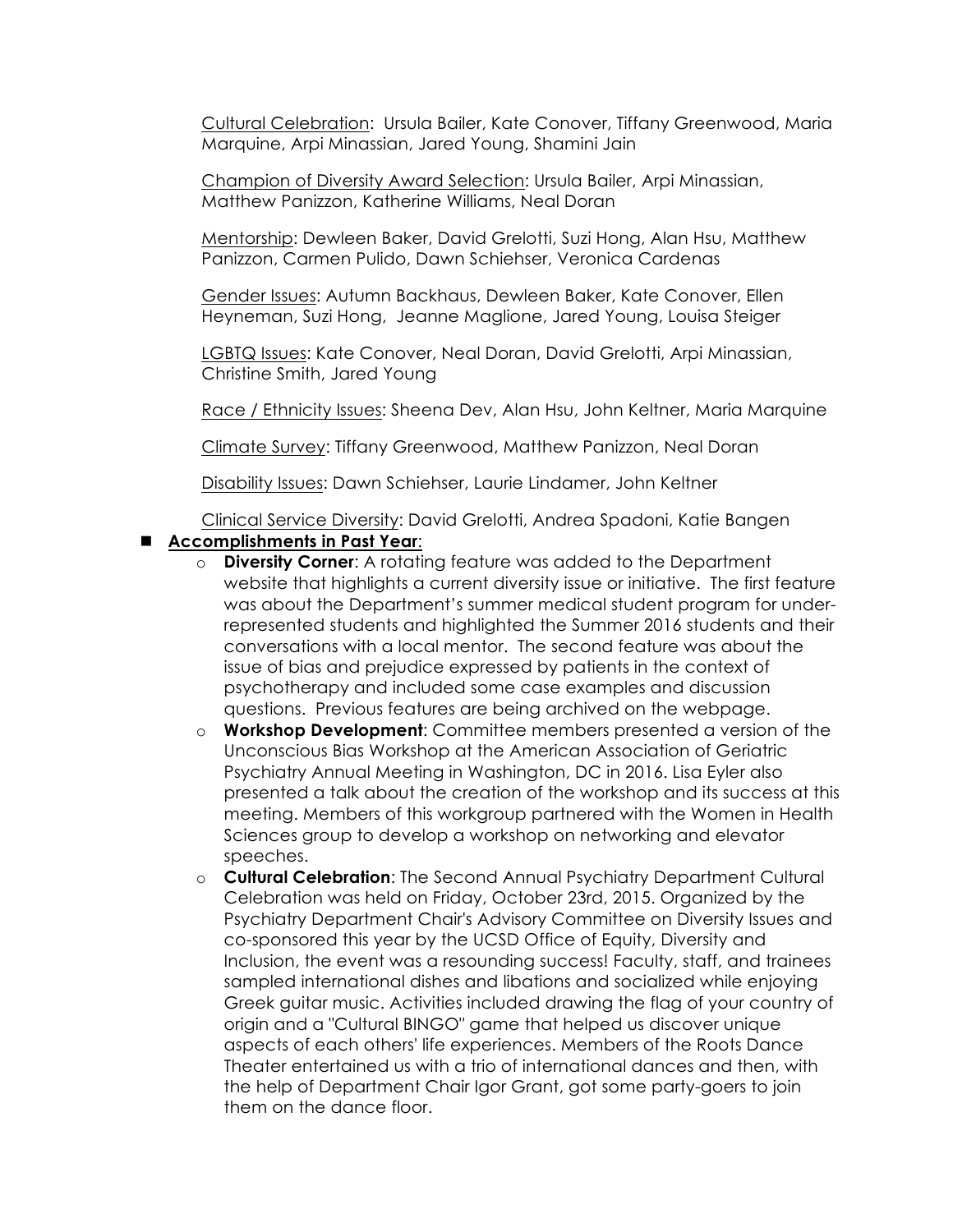- o **Champion of Diversity Award**: Nicholas Grant, PhD, a VA postdoctoral fellow who has done a lot of research, administration, and advocacy about and for the LGBTQ community, was awarded the 2016 Trainee Champion of Diversity Award, which was presented at the Department Graduation Banquet on Friday, June 17th. Maria Marquine, PhD was selected as the 2016 Faculty Champion of Diversity for her efforts in research about and outreach to the Latino community in Chicago and here in San Diego. Her award will be presented at the August General Faculty Meeting.
- o **Mentorship:** This subcommittee made great progress in developing a pilot program for diversity consultation. The primary purpose of this program will be to give trainees access to a UCSD Psychiatry faculty member who has been recruited to serve as a "consultant" or "advisor" on issues relevant to personal identity and how this relates to professional development. The goal is to provide trainees a resource, in addition to their existing mentor(s), to help them address topics relevant to their professional development and career goals that they do not wish to discuss, or feel uncomfortable discussing, in their primary training setting. This faculty member would be a member of a specific identity group, someone who identifies as a strong ally, or someone with a specific life experience relevant to the trainee's needs. This consultation service would be confidential and would not be discussed as part of the trainee's academic review. The subcommittee surveyed the entire class of Psychiatry Department trainees (including medical residents, postdoctoral fellows and JDP clinical psychology students) and found that, of the 63 responders, 77.78% (49) stated that they would want to use a consultation program such as the one described above. They developed a consultant solicitation letter which will go out to faculty in the next month. They consulted with VA faculty who have developed a similar program in order to understand best practices that can be tailored to the UCSD setting.
- o **Gender Issues:** Lisa Eyler and Suzi Hong regularly attend the Women in Health Sciences group meetings and several other members have attended workshops put on by this group. We reported to the Committee on the Negotiation Workshop held in the Spring of 2015 and on the workshop on sponsorship vs mentorship held in Fall of 2015. Several members of the subcommittee helped to plan the Spring 2016 Women in Health Sciences event on networking and elevator speeches, at which Lisa Eyler was one of the speakers. Lisa also reported to the Committee about an event she attended in Spring of 2016 about "What Works for Women at Work". Suzi Hong served on a University task force to review family-friendly policies and reviewed their recommendations with the Committee. The subcommittee identified priority areas for continued discussions based on the departmental climate survey results such as diversity among departmental leadership, family friendly policies, etc.
- o **LGBTQ**: The LGBTQ working group meets via teleconference monthly and had focused on the following themes: education, access to resources, and mentorship. With respect to education, we have identified the need for an educational presentation to faculty and trainees on mental health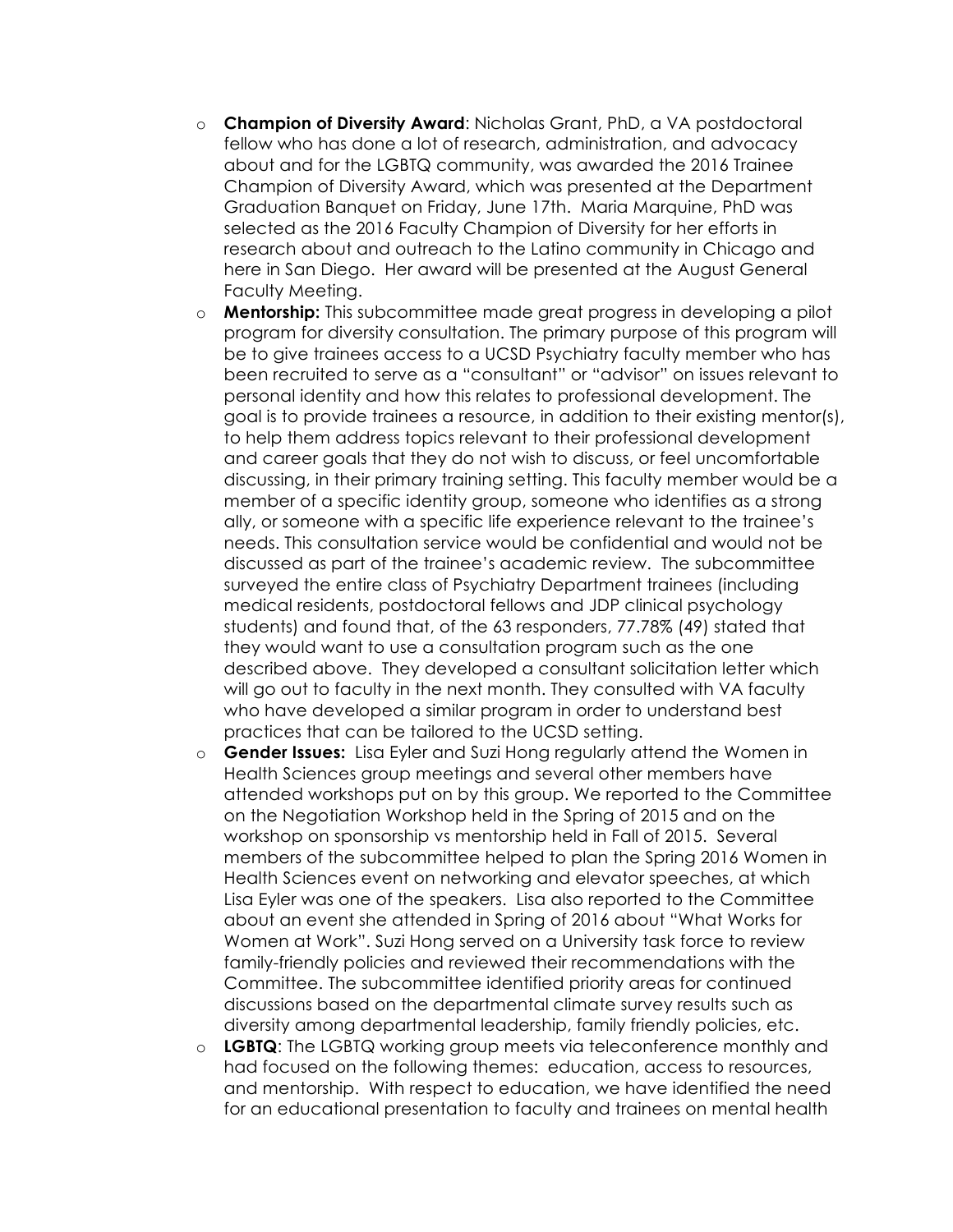issues and disparities relevant to the LGBT population. Potential forums for such a presentation include an event hosted by the Clinical Council and Grand Rounds. With respect to access to resources, the workgroup will endeavor to partner with mental health resources in the community that LGBTQ individuals, particularly those with limited incomes, can access. With respect to mentorship, the workgroup is in communication with the mentorship workgroup and is in support of facilitating access to mentors and allies.

- o **Race/Ethnicity**: This subcommittee reviewed past climate survey results and discussed how best to be of service to the Department. One idea was to build on work that is already ongoing in some research groups to improve our research recruitment and outreach to various ethnic and racial groups. For example, the Subcommittee would create general mental health research brochures and flyers that are targeted (with language and/or content) to different communities. In the coming months, they will develop a proposal for a "Community Outreach for Research Recruitment" structure and determine what resources might be necessary to get it started and how it would be maintained (e.g., by recharge from active grants).
- o **Climate Survey:** The subcommittee interfaced with members of the Faculty Equity office to learn results of the Health Sciences Faculty Climate Survey. They will help to digest these results and disseminate them to the Department and determine if there are additional items that we would wish to survey at the Department level.
- o **Disability**: The disability subcommittee was initiated in June, 2015 with one member (Dawn Schiehser, PhD). In August, 2015 John Keltner, MD joined the committee and the first formal meeting was held on 8/25/15. In September, Laurie Lindamer, PhD joined the subcommittee. The current committee consists of these three members. Meetings are held monthly via phone conference, in-person, or email correspondence. Since its inception, the disability committee has worked on the following: (1) Establishing the Disability subcommittee's official mission: a) To provide solutions, education, and resources to support the untapped abilities of disabled faculty, trainees and students, and b) To provide education on disability issues to non-disabled faculty and administrators; (2) Development of a subcommittee program model; (3) Research on UCSD / VA San Diego disability resources; (4) Potential mechanisms for education (e.g., seminars, workshops) & outreach (e.g., university; community) pertaining to disability issues; (5) Providing an interface for disability accommodations and protocol for students/fellows/residents within the UCSD Department of Psychiatry.
- o **Clinical Service Diversity**: The subcommittee made progress on their goal to understand the demographic make-up of our clinical clientele in the Department, gathering data from the VA and Gifford clinic. There are ongoing efforts to access EPIC to get data from UCSD inpatient and outpatient clinics. They also reviewed online materials for training cultural competency and recently met with UCSD SOM personnel involved in these efforts.